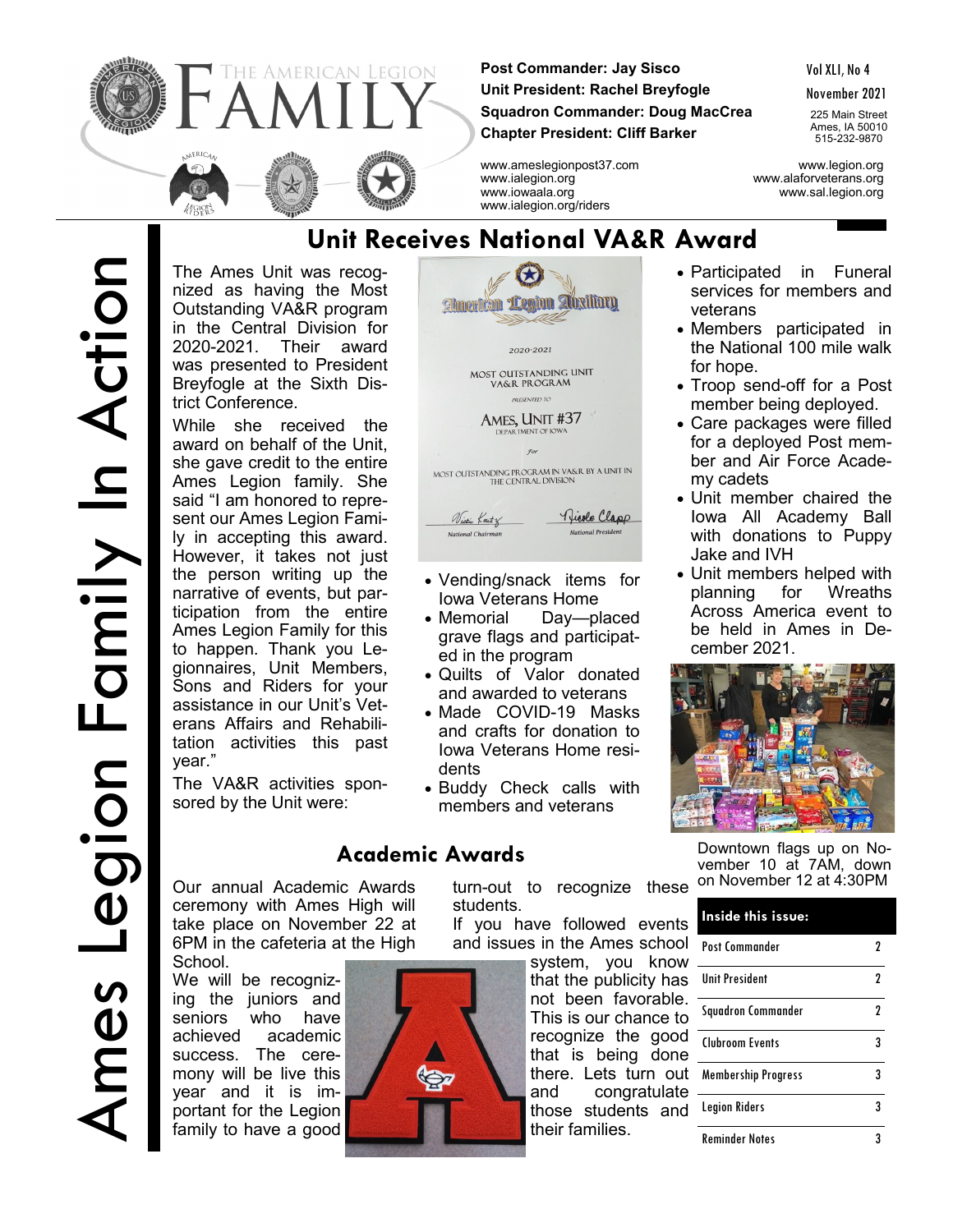I would like to thank everyone that helped out in restarting Steak Night. For the first time in 18 months things went very well. The turn-out was lower than normal but for good reasons. But we've restarted and I'm sure things will only get better going forward.

This year the Ames Veteran's Day Observance will be in person at City Hall at 11 AM followed by lunch at the Post.

Speaking of volunteers, while Sunday night Bingo has been going well, a number of the players have asked when we'll start Wednesday night Bingo. We'd like to do that but it can't happen without volunteers to help. Working Bingo is not hard. Selling bingo sheets up front and on the floor and making coffee are not hard. Cleanup at the end of the night is not difficult and goes pretty quickly. Your total time investment is 3.5 – 4 hours. Think about it, and if you're interested let Randy Freel know. The main theme of the  $6<sup>th</sup>$  District Fall

Veterans Day is a day that many think of as a day of sales, discounts, and a day off from work. Most importantly, for our Legion Family, it is the day we honor those that have and are currently serving in our Armed Forces. As we enter our 102nd year, we remember the mission and vision "Service not Self". What does this mean? As American Legion Auxiliary members we support The American Legion and honor the sacrifice of those who serve by helping our veterans, military, and their families, both at home and abroad. We help with programs that advocate for our veterans, promote patriotism, mentor our youth and educate our citizens on such programs. Please join in honoring Veterans at the City of Ames Veterans

### Greeting Fellow Squadron Mates –

Let me start by congratulating Roger Elliott for winning the Raffle at our October Meeting – a \$25 gift card from Casey's. Which member of the Squadron will be next? Come to the November Meeting on November  $9<sup>th</sup>$  and find out!

November is upon us, and with it one of our most important holidays as a Son – Veterans Day. As proud possessors of a priceless heritage, on this day, we male descendants of our veteran fathers and forefathers come together to celebrate the contributions and sacrifices they made to ensure our freedom

## **Post Commander Jay's Comments**

Conference was membership. Member dues are the main source of funding for all we do as the American Legion and that's true from the Post level all the way to National. Unfortunately, membership here in Iowa has been decreasing over the past decade. Decreasing membership leads directly to a decrease in the programs that can be funded. If you know someone who is a veteran and isn't a member, talk to them and get them an application. If you haven't sent your dues in yet, now is the time. Membership is EVERY-ONES job, not just the Membership Committee or the Post Leadership. Expanding membership will allow us to do more for veteran's, their families, and the community. With the holiday's fast upon us, think about giving the gift of membership.

I received a letter form the Commanding Officer of the Iowa State Navy ROTC Unit thanking the Post for the

### **Unit President Rachel's Comments**

Program on November 11th at 1100 at the Ames City Auditorium with a luncheon at the Post following. If you are unable to make it to either, please take a moment to honor those that have served and are currently serving.

Did you know that our Junior members can earn patches? That's right the ALA has a Patch Program for our younger members. It's not only for our Junior Auxiliary members, but our young Sons of the American Legion members can do these activities and get a fun patch. New this year is the Caregiver Patch, this is part of National President's Kathy's mission to honor the caregiver, especially the caregivers of our veterans. Our Junior Department President Emma has chosen the poppy as a fo-

awards the Post sponsored for three midshipmen. I also received thank you notes from all three of the midshipmen. The CO wrote that they are outstanding members of the Unit and exemplify the ideals of the American Legion.

It's that time of the year for the  $5<sup>th</sup>$ Grade Flag Essay contest. If you have a 5<sup>th</sup> Grader in your family or even a neighbor, encourage them to take part. The essay should be no more than 300 words and should be the students own words and reflect what the flag represents to them. For more information see myself or Randy Freel. Entries would need to be submitted to the Post by December 8<sup>th</sup>.

In closing let me say Thank You! to all the veteran's and their spouses for your service and also wish you a Happy Thanksgiving! One of the things I'll be thankful for this year is the opportunity you've given me to lead the Ames American Legion Post 37. Thank you!

cus of one of her projects. We've got a Patch for that too, the Poppy Patch. These are available in 3 different levels based on ages. Just let me know if you'd like your Junior member or young SAL member to get going on this.

We are currently at 181 members paid. 67.5% of our goal of 268 members. This number continues to grow, which is great!. Can we reach 100% by 11/11? It's entirely possible. It's 87 members. Just think, we were at 97 members at the end of September and 2 weeks later at the District Conference we were nearly double at 181!

Don't forget Steak Dinner Night on Saturday, November 6. The Unit is in charge of cooking and serving this delicious meal.

### **Squadron Commander Doug's Comments**

and allowing us to live in the greatest democracy the world has ever seen. As Sons, this is the common bond we share amongst ourselves and what drives us to continue the principles our fathers and forefathers promised to protect in their oath to our country.

This month also marks the start of a busy holiday schedule for all of us. As we enter into November and December, let us make sure we set aside time to support our Legion Family in the events being hosted by the Legion, Auxiliary, Riders, and yes, our own Squadron. The Legion Family makes a difference in our community and in the lives of our veterans and their families. Attend and support these events: Veteran's Day programs, veteran's benefit fairs, monthly Steak Dinners, Biscuits & Gravy breakfasts, holiday Cookie Fairs, Wreaths Across America events - and when the Sons are sponsoring or hosting that event, lend some time and participate.

Individually, we as Sons make a difference. Collectively, as a Squadron and Legion Family, that difference is magnified many times over.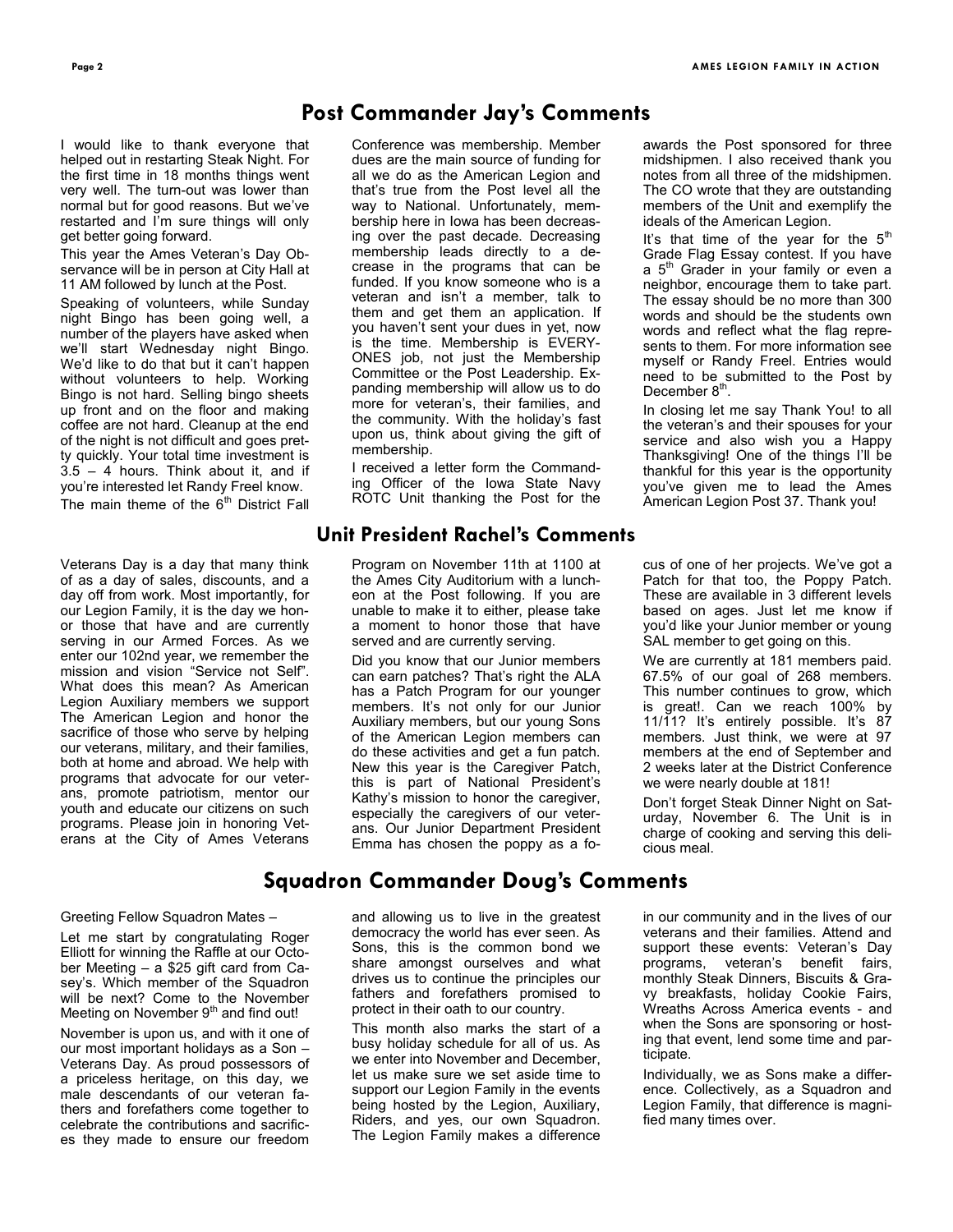### **Clubroom News**

The Holiday season is fast approaching and I know many of us are looking forward to the new year. This year has also been a hard one and we would have not been able to get through it without all of your support. Every day the availability and cost of the items we purchase seem to change so things have been challenging to say the least. Thanks for being so understanding when we might be out of one of your favorites. Our Wednesday meals have just been growing in popularity and we are so thankful for that. I would like to note that if you want to make sure you are going to get the meal you want please order ahead of time and then you can make sure you get it.

### Curbside Meals:

Wed. Nov 3-Grilled Pork Chops \$8

Wed. Nov 10-Chicken Pot Pie \$8

Wed. Nov 17-Hot Beef Sandwich \$8 Wed. Nov 24-Hand-breaded chicken strips and fries \$7

Call the Post anytime after 2pm on Wednesday to place your order for pickup. 232-9870. You may also message us on Facebook or order in the clubroom earlier in that week.

**Friday, November 19-Baked Potato Bar** 5-6:30pm- Get a potato and all your favorite toppings for just \$5

**Thursday, November 25 Clubroom Closed-** Happy Thanksgiving!!

Fall has arrived... Blah.

Not much riding to report for October, but that doesn't mean we aren't doing things in your Riders Chapter.

Wreaths Across America continues to accept donations for a couple more weeks, and the individual donations we received from the other Legion families of Post 37 for 2021 are greatly appreciated! Thank you to the Legionnaires, the Auxiliary, the Sons of the Legion, as well as the VFW for your support.

A special "Thank You" to Kevin Brace for his efforts in October. Kevin walked the cemetery taking notes and making sure all of the Veterans were accounted for. He found many names that weren't on the city's records, and the total we have now has increased to just over 1700. We may end up a little short for the year, still I couldn't be more proud of all that your Riders Chapter has done

**Friday, November 26 the Clubroom opens at 2:30pm. Come cheer on the Cyclones at 3pm!**

**Saturday, November 27-Vendor Fair 9am-3pm. Come jump start your holiday shopping.**

Don't forget that we have a little something for everyone!! We would love to see you whenever you feel comfortable coming in.

*Monday- Weekly Drawing*- Once a week, drop your dollar into the wishing well and enter for a chance to win up to \$500.

*Toasted Cheese Tuesday-* Enjoy a toasted cheese sandwich and a cup of soup for only \$4.00

*Curbside Wednesday-See menu above. Also checkout our Facebook page for any additions we make to the menu.*

*Thirsty Thursday*-Featuring \$1 Hot Dogs and \$2 Domestic Bottles



This month's Kudo's: Russ and Vicki Belz, Mike and Sandy Deacon, Ken Woodley, Paul<br>Madson, Megan Madson, McEnany, Michelle

McEnany, Julie Rinard, Bill Donovan, Tom Fowler, Colten Christiansen and Rodger VanVoorhis.

### **Membership Progress Post: 324 members-65.0% Unit: 192 members-71.6% Squadron: 99 members-49.5%**

### **Legion Riders**

this year for WAA.

We've all learned a lot, worked a lot, and I'm sure on Wreath Day, December 18th, it will certainly be clear why we have taken this task to be our own. One last WAA point, if you own a small business or know someone that does, feel free to put them in touch with the WAA committee, all donations are tax deductible.

We have updated the Bylaws of the Riders Chapter to become compliant with the direction that came from National in the form of Resolution 5. To be even more inclusive to the Post membership, we will have an option for nonriders to join us as a Riders Supporting Member. So, if you don't ride a motorcycle and think you would like to join our merry band, reach out to us. Dues are only \$20 per year. We have already started a list for Supporting Members, and would be happy to welcome even more to the chapter for 2021.

As we begin to plan for the 2021 dinner ride schedule, we are always open to suggestions. If you have a favorite place to eat we would love to hear about it.

Again, thank you all for supporting your Legion Riders, it's an honor to be part of Post 37.

A reminder to the current membership that nominations for the 2022 slate of officers open in November, with elections being held in December.

Stay safe if you are still riding, it's that time of year that cars and trucks aren't expecting us to be on the road and those road conditions can change quickly.

All the best, Ride on,

Cliff B.

**CLUBROOM COUPON Any Tuesday in November Present Coupon to get 2 drinks for the price of 1. Cash Purchase Only**

### **Reminders**

Save The Date Biscuits & Gravy Breakfast Cookie Fair Sat Dec 11 7-11AM

Nut Order Not Placed It is Not Too Late Go to Terri Lynn Site [AmesIowaUnit37ALA.terrilynn.com](https://amesiowaunit37ala.terrilynn.com/)

Saturday Steaks Are Back November 6 & December 4 5:00-7:00 PM the First Saturday of Each Month